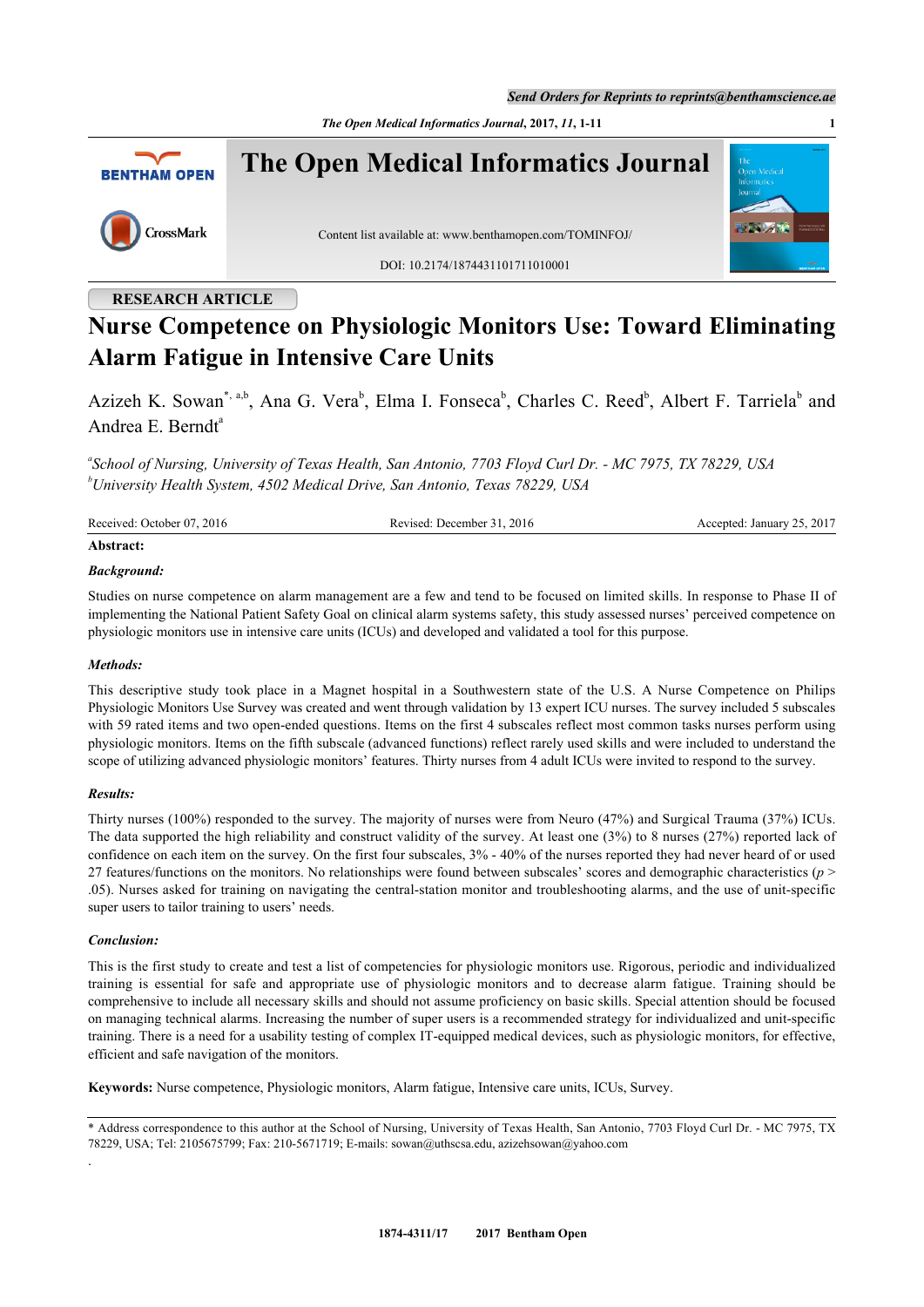# **INTRODUCTION**

Clinical alarm systems safety has received immense attention from clinicians, patient safety organizations, and policy makers [[1](#page-9-0) - [5](#page-9-1)], especially after the U.S. Food and Drug Administration's (FDA) report indicated 566 alarmrelated patient deaths [\[5](#page-9-1)]. The Joint Commission (TJC) in the U.S. attributed the majority of alarm-related deaths to alarm fatigue and subsequently issued a National Patient Safety Goal (NPSG) on clinical alarm systems safety [\[1](#page-9-0)]. TJC required healthcare organizations to implement the NPSG in two phases: Phase 1, beginning January 2014, was to identify high priority alarms, and Phase II, beginning January 2016, was to implement policies and procedures for alarm safety and to educate clinicians on alarm management [[1](#page-9-0)]. In response to Phase II, this study assessed nurses' perceived competence on physiologic monitors use in intensive care units (ICUs).

The FDA reported that physiologic monitors (also referred to as bedside or patient monitors), often used by nurses, were most commonly involved in alarm related-deaths [\[5](#page-9-1)]. The majority of studies on alarm systems safety verify the high rate of alarms produced by physiologic monitors, specifically in ICUs [\[6](#page-9-2) - [14\]](#page-9-3). In fact, this rate reached 350 alarms per patient per day [[3\]](#page-9-4). This high alarm rate can create alarm fatigue. Alarm fatigue occurs when clinicians ignore alarms from physiologic devices due to an excessive number of non-actionable or false positive alarms. Alarm fatigue can lead to unsafe workarounds, such as inappropriate disabling of alarms or unsafe adjustments to alarm limits, and was ranked by the ECRI Institute as one of the top 10 Technology Hazards [\[4](#page-9-5)].

Alarm systems safety is complex. Beyond the mere high rate of non-actionable alarms, safety can be compromised as alarms often look and sound alike [\[9](#page-9-6), [10\]](#page-9-7). These similarities can decrease clinicians' sensitivity to alarm urgency and affect clinicians' responses to alarms. Moreover, such challenges raise questions about the usability of medical devices [\[9](#page-9-6), [10\]](#page-9-7). Recent studies in ICUs show that alarm safety is affected by multifactors such as unit layout, lack of policies and procedures on alarm management, poor usability of physiologic monitors, lack of standardized practices on alarm reduction strategies, and most important to the current topic, lack of nurse competence on physiologic monitors use [[9](#page-9-6) - [13\]](#page-9-8). The need for system-based management strategies to improve alarm safety is well documented, especially in ICUs in which multiple monitoring devices are in constant use [\[1](#page-9-0) - [4,](#page-9-5) [9](#page-9-6) - [13](#page-9-8)]. On the other hand, although some system-based alarm management strategies achieved success in alarm reduction [\[14,](#page-9-3) [15\]](#page-10-0), in other studies this success was not complemented with improvements in alarm fatigue or nurses' attitudes toward alarm safety [[9,](#page-9-6) [10](#page-9-7)]. Nurses reported the need for more training on physiologic monitors [\[9](#page-9-6), [10](#page-9-7)]. It seems that the complexity of modern IT-equipped physiologic monitors requires structured individualized training focused on developing specific skill sets to navigate monitors and manage alarms [[11,](#page-9-9) [12\]](#page-9-10).

Studies on nurse training on alarm management are a few and tend to be focused on limited skills related to frequency and best practice in electrodes change and customizing parameters to be patient-specific [[14,](#page-9-3) [15\]](#page-10-0). None of the previous studies outlined nurse competence on physiologic monitors use. To guide our initiatives and achieve Phase II of TJC's clinical alarm systems safety NPSG, we created and validated a structured list of required alarm management skills and surveyed ICU nurses on their competence level on using physiologic monitors.

# **MATERIALS & METHODS**

#### **Design, Setting, and Sample**

After obtaining approval of the Institute Review Board, this descriptive study took place in a Magnet hospital in a Southwestern state of the U.S. Nurses from 4 adult ICUs were invited to respond to a Nurse Competence on Physiologic Monitors Use Survey and were informed that the target sample size was 30 nurses because of budget constraints. Recruitment stopped after reaching a convenience sample of 30 nurses. ICUs were Medical (68 nurses), Transplant/Cardiac (49 nurses), Surgical Trauma (70 nurses), and Neuro ICU (43 nurses). New Philips physiologic monitors were deployed in all ICUs in April 2014. These included Philips IntelliVue MX800 bedside monitor, Philips IntelliVue Information Center iX central-station monitor, and Philips IntelliVue X2 transport monitor. Nurses received a structured group training of two hours demonstration on monitors use delivered by the company representative. If needed, individualized training was provided by their preceptors or unit educators.

#### **Instrument Development**

The survey used in this study assessed level of perceived competence in using Philips physiologic monitors and consisted of 5 subscales with a total of 59 items. The subscales are admit, discharge, and transfer patient (5 items), hardware and connectivity (6 items), alarm management (19 items), appropriate monitoring (24 items), and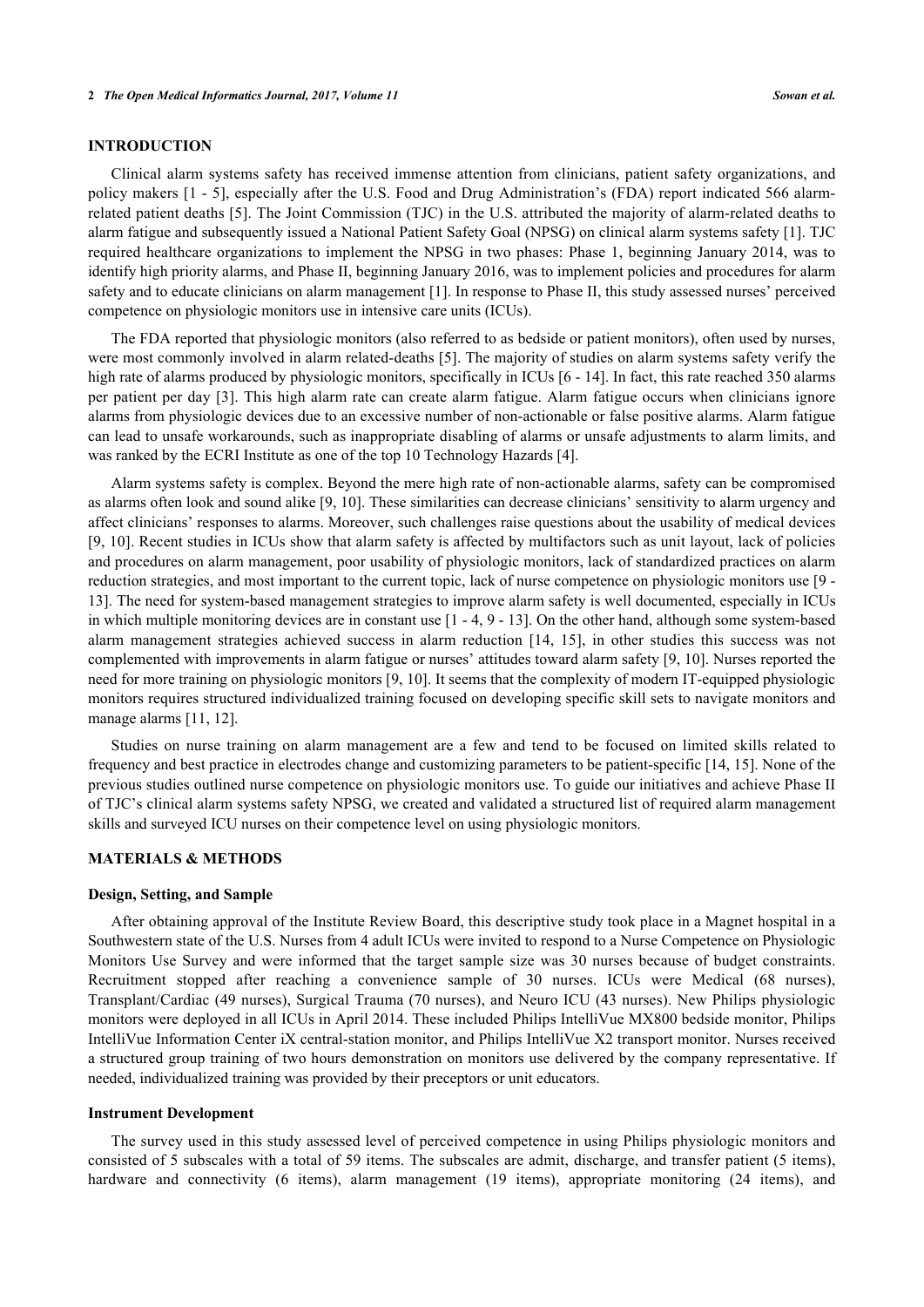advanced/specialized functions (5 items). Items on the first 4 subscales reflect most common tasks nurses from all adult ICUs perform using the monitors. Items on advanced/specialized functions subscale reflect rarely, if any, used skills and were included to understand the scope of utilizing advanced physiologic monitors' functions/features. The survey was designed by the PI of the study, was guided by the user manuals of Philips cardiac monitors [\[16,](#page-10-1) [17\]](#page-10-2), and was administered *via* SurveyMonkey. Manuals of cardiac monitors from other vendors (*i.e.*, General Electric) were also reviewed to increase the generalizability of the survey [[18\]](#page-10-3).

### **Instrument Validation**

The original survey included 63 items and went through validation by 13 expert ICU nurses, 3 from Medical ICU, 3 from Surgical Trauma ICU, 3 from Transplant/Cardiac ICU, and 4 from Neuro ICU. Nurse evaluators validated the appropriateness and relevancy of items and the fitness of items to the assigned subscales. Nurse evaluators were unit educators, with at least 5 years of ICU experience, super users of physiologic monitors, and members of the hospitalwide alarm systems safety taskforce.

Item relevancy and appropriateness were assessed using the following scale: (1) A commonly used skill and all nurses need to know about it, (2) A rarely used skill but nurses need to know how to do it, (3) A rarely used skill and nurses do NOT need to know about it or how to do it, and (4) Never heard of this function/feature. Items were considered relevant and included in the final survey if two conditions were met: (1) the item was rated as commonly used and needed or rarely used but needed by at least 75% of the evaluators and (2) the item was rated as rarely used and NOT needed by only one nurse evaluator. The latter condition was used to achieve a high agreement score (92%) on items that should be excluded from the competency list, therefore to focus attention on required skills. The latter condition excluded items under advanced/specialized functions subscale, as we anticipated that skills under this particular subscale were not commonly used or required for daily monitoring. Nevertheless, we wanted to gain more insight about bedside nurse use of and confidence in specialized features. Items under this subscale were mostly rated as not needed (by at least 2 nurse evaluators) or never heard of this feature (by at least 2 nurse evaluators). Only 5 nurse evaluators (38%) scored items under advanced/specialized functions subscale as commonly or rarely used but needed. All other items on the survey except four met the appropriateness and relevancy conditions and were included in the final survey. Excluded items were "Set date and time", "Understand the meaning of the eleven types of arrhythmia beat labels", "Adjust screen brightness", and "Select the appropriate detection mode (*e.g.*, auto *vs.* manual respiration detection mode)". Thus, after deleting these four items, the final survey had a total of 59 items. After validating item relevancy and appropriateness, the agreement between the 13 evaluators on the fitness of the 59 items to the 5 subscales was 100%.

The final survey included 3 sections. Section 1 collected information about demographic characteristics such as work unit, gender, age, work status, years of overall nursing experience, years of experience in the current unit, years of overall ICU experience, perceived level of computer expertise, whether nurses received training on physiologic monitors within the last 2 months, and whether they were super users for training on physiologic monitors.

Section 2 consisted of 59 scaled-items, scored on a 5-point Likert type scale, ranging from "1" for very unconfident to "5" for very confident, with an additional response option scored as "0" for never used or heard of this function/feature. In this section, nurses rated their skills when using bedside, central-station, and/or transport physiologic monitors. Items reflected knowledge, skills, and clinical reasoning/judgment in monitor use.

Section 3 included two open-ended items for nurses to (1) list other skills they think are relevant and essential for future in-service training, and (2) to indicate other tasks they frequently perform while using the physiologic monitors.

#### **Data Analyses**

Means and proportions were used to describe nurse characteristics and their level of confidence at the item and subscale levels. Correlations between subscales and demographic variables and among subscales themselves were tested using Pearson's  $r$  and  $\chi^2$  analyses. Psychometric properties of the survey of internal consistency reliability and construct validity were assessed as part of the study.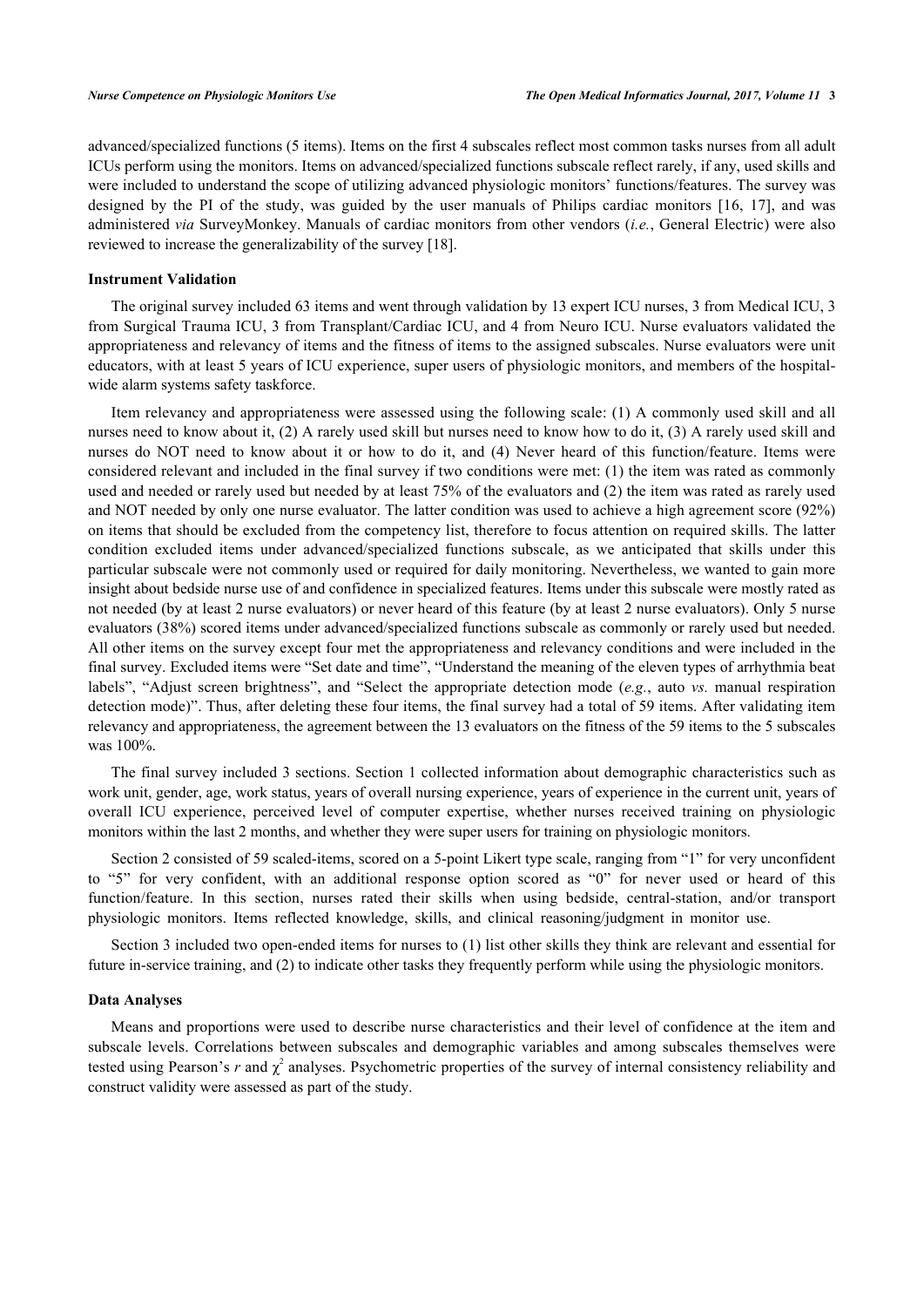# **RESULTS**

# **Demographics**

Thirty nurses responded to the survey assessing their level of perceived confidence in using Philips physiologic monitors. As seen in Table **[1](#page-3-0)**, the majority of nurses were from Neuro (47%) and Surgical Trauma (37%) ICUs, female (83%), working full-time (60%), worked in their current unit for less than three years (63%), and had worked as a nurse for three or more years (57%). Most of the nurses indicated they had not received training on physiologic monitors within the last two months (83%), were not super users on physiologic monitors (83%), and rated their level of computer expertise as moderate or above moderate (97%).

| Characteristic        | $n$ (%)    | Characteristic                            | n(%)         |
|-----------------------|------------|-------------------------------------------|--------------|
| ICU                   |            | Years working in intensive care units     |              |
| Neuro                 | 14(47%)    | Less than 3 years                         | $15(50\%)$   |
| Surgical trauma       | 11(37%)    | 3 or more years                           | 15 (50%)     |
| Medical               | $3(10\%)$  |                                           |              |
| Transplant cardiac    | 2(7%)      | Years working as a nurse                  |              |
|                       |            | Less than 3 years                         | 13 (43%)     |
| Age group             |            | 3 or more years                           | 17(57%)      |
| Less than 30 years    | 14 (47%)   |                                           |              |
| 30 or more years      | 16(53%)    | Trained within last 2 months <sup>a</sup> |              |
|                       |            | N <sub>0</sub>                            | 25 (83%)     |
| Gender                |            | Yes                                       | $3(10\%)$    |
| Female                | 25 (83%)   |                                           |              |
| Male                  | 5(17%)     | Serve as training super user              |              |
|                       |            | N <sub>0</sub>                            | 25(83%)      |
| Work status           |            | Yes                                       | 5(17%)       |
| Full-time             | $18(60\%)$ |                                           |              |
| Part-time             | $12(40\%)$ | Level of computer expertise               |              |
|                       |            | Novice                                    | 1(3%)        |
| Years working in unit |            | Moderate                                  | 18 (60%)     |
| Less than 3 years     | 19(63%)    | Above moderate                            | 11 (37%)     |
| 3 or more years       | 11(37%)    | Expert                                    | $\mathbf{0}$ |

<span id="page-3-0"></span>**Table 1. Demographic characteristics of nurse respondents (N= 30).**

a Percentage does not equal 100 due to missing responses.

# **Perceived Level of Confidence**

Items from the Nurse Competence on Physiologic Monitors Use Survey were evaluated based on 5 subscales. Table **[2](#page-3-1)** presents the number of items in each subscale, subscale ranges, means, and standard deviations, and Cronbach's Alpha internal consistency coefficients. Nurses' level of confidence was highest in the domain of appropriate monitoring  $(77<sup>th</sup>)$ percentile), somewhat lower in the domains of admit, transfer, and discharge patients  $(74<sup>th</sup>$  percentile) and alarm management (73<sup>rd</sup> percentile), then by hardware and connectivity (70<sup>th</sup> percentile), and lowest in the domain of advanced functions  $(39<sup>th</sup>$  percentile).

### <span id="page-3-1"></span>**Table 2. Survey subscales, number of subscale items, and reliability coefficients.**

| Subscale title                     | No. of items (Range) | Mean $(SD^2)$ | Cronbach's alpha |
|------------------------------------|----------------------|---------------|------------------|
| Appropriate monitoring             | $24(0 - 120)$        | 92.30 (18.09) | 0.91             |
| Admit, discharge, transfer patient | $5(0-25)$            | 18.50(4.83)   | 0.84             |
| Alarm management                   | $19(0 - 95)$         | 69.00 (16.22) | 0.93             |
| Hardware and connectivity          | $6(0 - 50)$          | 20.97(5.72)   | 0.72             |
| Advanced/Specialized functions     | $5(0-25)$            | 9.76(5.54)    | 0.71             |

a SD is the standard deviation.

Preliminary evaluation of reliability was adequate in all subscales (*i.e.*, Cronbach's alpha ranging from 0.71 to 0.91). To examine the strength of relationships across the five survey subscales, Pearson's correlation coefficients were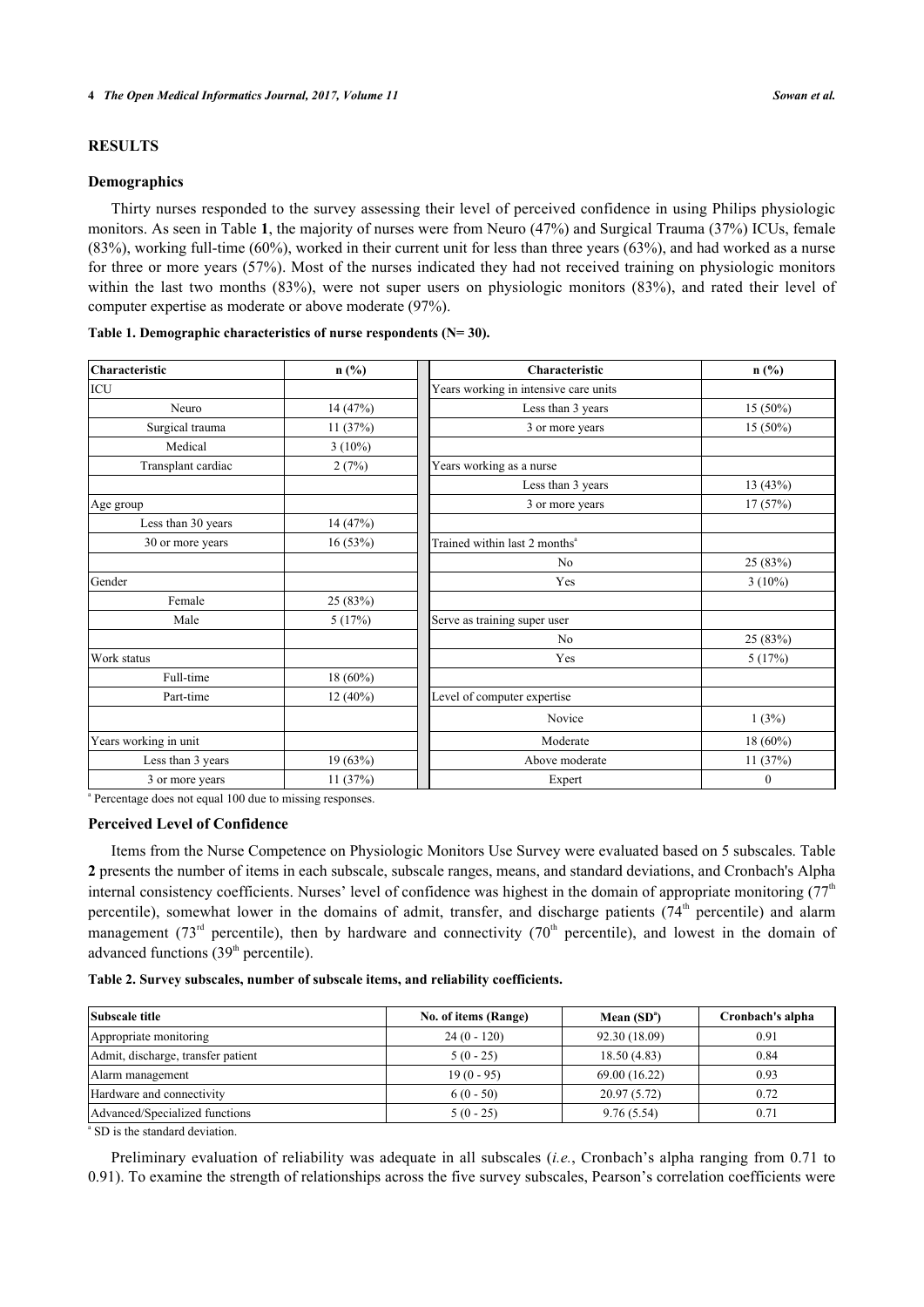generated. Interpretation of findings indicated all subscales were significantly and positively related to one another (*r* ranging from 0.59 to 0.84,  $P > .0001$ ), providing support for the construct validity of the survey.

When examined for missing responses, 5 of the 59 items (8.5%) had one or two missing responses. Items were categorized into 4 main categories based on mean scores. A mean of 0 score indicates "Never used/heard of this function". Items with mean scores from 1.00 - 2.99 indicate nurses were "Not confident". Items with mean scores from 3.00 to 3.99 were categorized as "Neutral". Items with mean scores from 4.00 to 5.00 indicate nurses were "Confident".

<span id="page-4-0"></span>

| Table 3. Percent of nurse responses to competence on physiologic monitors use items organized by subscales and confidence |  |  |  |
|---------------------------------------------------------------------------------------------------------------------------|--|--|--|
| level $(N=30)$ .                                                                                                          |  |  |  |

|                |                                                                                                                                                                                                                                            | Percent of nurses (%) |                          |                         |                  |
|----------------|--------------------------------------------------------------------------------------------------------------------------------------------------------------------------------------------------------------------------------------------|-----------------------|--------------------------|-------------------------|------------------|
| Item<br>No.    | Assessment items by subscale                                                                                                                                                                                                               |                       | <b>Confident Neutral</b> | <b>Not</b><br>confident | Never<br>used    |
|                | 1. Admit, Discharge, and Transfer Patient                                                                                                                                                                                                  |                       |                          |                         |                  |
| 1              | Discharge patient from central and beside monitors                                                                                                                                                                                         | 87                    | $\overline{0}$           | 13                      | $\mathbf{0}$     |
| $\overline{2}$ | Admit patient to central and bedside monitors                                                                                                                                                                                              | 87                    | 3                        | 10                      | $\mathbf{0}$     |
| 3              | Transfer patient from central and bedside monitors                                                                                                                                                                                         | 53                    | 20                       | 23                      | 4                |
| $\overline{4}$ | Edit patient information after admission                                                                                                                                                                                                   | 50                    | 20                       | 23                      | $\overline{7}$   |
| 5              | Resolve patient information mismatch (e.g., between $X2^a$ and bedside monitor, or bedside<br>and central monitors)                                                                                                                        | 33                    | 44                       | 23                      | $\boldsymbol{0}$ |
| 2.             | Hardware and Connectivity                                                                                                                                                                                                                  |                       |                          |                         |                  |
| 6              | Connect monitor cables                                                                                                                                                                                                                     | 83                    | $\overline{0}$           | 17                      | $\mathbf{0}$     |
| $\overline{7}$ | Identify monitors' major hardware components and connectors (SpO2 <sup>b</sup> , NBP <sup>c</sup> , etc.)                                                                                                                                  | 80                    | 3                        | 17                      | $\mathbf{0}$     |
| 8              | Report device malfunctions to service personnel                                                                                                                                                                                            | 70                    | 3                        | 20                      | 7                |
| 9              | Identify battery's power status of X2 <sup>ª</sup> monitor from display color (green, yellow, or red)                                                                                                                                      | 57                    | 13                       | 17                      | 13               |
| 10             | Clean, sterilize and disinfect monitors and monitors accessories                                                                                                                                                                           | 57                    | 20                       | 17                      | 6                |
| 11             | Describe the functions of alarm lamps and front panel color indicators (or LEDs <sup>4</sup> )                                                                                                                                             | 17                    | 36                       | 10                      | 37               |
|                | 3. Alarm Management                                                                                                                                                                                                                        |                       |                          |                         |                  |
| 12             | Pause alarms and cancel the pause                                                                                                                                                                                                          | 93                    | $\overline{0}$           | $\overline{7}$          | 0                |
| 13             | Silence alarms                                                                                                                                                                                                                             | 83                    | $\overline{0}$           | 10                      | $\tau$           |
| 14             | Know different types of parameters' display and the meaning of waves and information in the<br>display (e.g., arrhythmia, SpO2 <sup>b</sup> , Respiration, etc.)                                                                           | 80                    | 10                       | 10                      | $\boldsymbol{0}$ |
| 15             | View all active alarm messages easily                                                                                                                                                                                                      | 80                    | 3                        | 17                      | $\mathbf{0}$     |
| 16             | Change alarm volume easily                                                                                                                                                                                                                 | 80                    | 3                        | $\overline{7}$          | 10               |
| 17             | Choose and change the source (e.g., Systolic, Mean, Systolic and Mean) of an alarm<br>appropriately (e.g., pressure alarms source, NBP $\degree$ , etc.)                                                                                   | 77                    | 13                       | 10                      | $\mathbf{0}$     |
| 18             | Change alarm limits safely and appropriately                                                                                                                                                                                               | 73                    | 10                       | 17                      | $\mathbf{0}$     |
| 19             | Change alarm limits easily                                                                                                                                                                                                                 | 73                    | 10                       | 17                      | $\mathbf{0}$     |
| 20             | Identify and differentiate the priority (e.g., from crisis to advisory) and meaning of all<br>physiologic alarm messages, based on visual and audible alarm indicators                                                                     | 73                    | 10                       | 17                      | $\boldsymbol{0}$ |
| 21             | Acknowledge and correct alarm messages appropriately                                                                                                                                                                                       | 73                    | 17                       | 10                      | $\boldsymbol{0}$ |
| 22             | Identify and differentiate the priority and meaning of technical alarm messages (e.g., Check<br>Equipment), based on visual and audible alarm indicators                                                                                   | 70                    | 13                       | 17                      | $\mathbf{0}$     |
| 23             | Differentiate the source of each alarm (e.g., $HR^e$ Low alarm is from ECG <sup>f</sup> settings)                                                                                                                                          | 70                    | 20                       | 10                      | $\mathbf{0}$     |
| 24             | Customize default settings to patient specific                                                                                                                                                                                             | 67                    | 13                       | 20                      | $\boldsymbol{0}$ |
| 25             | Troubleshoot common technical alarm messages (e.g., !!Check Patient ID)                                                                                                                                                                    | 57                    | 17                       | 23                      | 3                |
| 26             | Eliminate redundant alarms when changing default settings (e.g., if $ST^8$ and $STE^h$ are<br>selected, STE <sup>h</sup> will be redundant alarms)                                                                                         | 53                    | 17                       | 27                      | 3                |
| 27             | Understand the monitor logic behind displaying different types of alarms $(e.g.,$ if there is an<br>active ventricular bigeminy alarm, a $PVC^{\dagger} > 6$ /min will NOT be triggered because it is lower<br>in the same priority chain) | 53                    | 23                       | 17                      | 7                |
| 28             | Know when you need to contact service personnel to correct technical alarms vs. when you<br>need to troubleshoot the problem                                                                                                               | 50                    | 17                       | 23                      | 10               |
| 29             | Extend alarm pause time                                                                                                                                                                                                                    | 30                    | 17                       | 23                      | 30               |
| 30             | Differentiate the behaviors of latching (alarm automatically will turn off when the condition<br>no longer exists) vs. non-latching alarms (require nurse to turn alarm off even if the condition<br>no longer exists)                     | 17                    | 33                       | 10                      | 40               |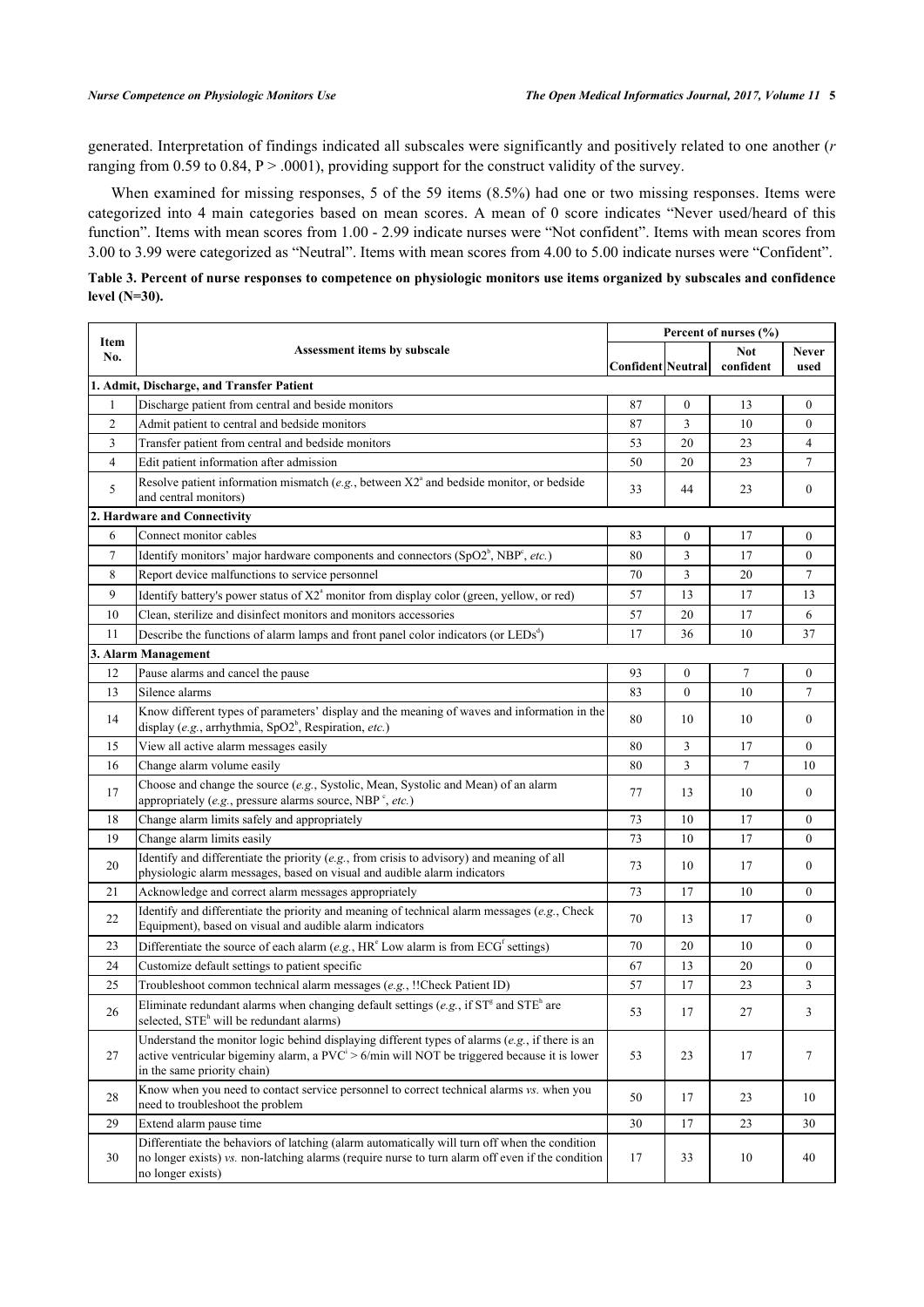*(Table 3) contd.....*

|                       |                                                                                                                                                                                     | Percent of nurses (%) |                   |                 |                |
|-----------------------|-------------------------------------------------------------------------------------------------------------------------------------------------------------------------------------|-----------------------|-------------------|-----------------|----------------|
|                       | Item<br><b>Assessment items by subscale</b><br>No.                                                                                                                                  |                       |                   | <b>Not</b>      | Never          |
|                       |                                                                                                                                                                                     |                       | Confident Neutral | confident       | used           |
|                       | 4. Appropriate Monitoring                                                                                                                                                           |                       |                   |                 |                |
| 31                    | Place electrodes appropriately                                                                                                                                                      | 97                    | $\Omega$          | 3               | $\theta$       |
| 32                    | Understand best practices in electrode placement (frequency of changing electrodes, skin<br>preparation)                                                                            | 97                    | $\theta$          | 3               | $\theta$       |
| 33                    | Change the NBP <sup>c</sup> measurement interval                                                                                                                                    | 97                    | $\mathbf{0}$      | 3               | $\overline{0}$ |
| 34                    | Select the appropriate $NBPc$ measurement modes (manual, auto, sequence, stat)                                                                                                      | 90                    | 3                 | $\overline{7}$  | $\theta$       |
| 35                    | Store and send the 12-lead ECG <sup>f</sup> to the central monitor                                                                                                                  | 90                    | 3                 | $\tau$          | $\overline{0}$ |
| 36                    | Zero the pressure transducer                                                                                                                                                        | 90                    | $\boldsymbol{0}$  | $7\phantom{.0}$ | 3              |
| 37                    | Put monitor into Standby mode and resume from Standby monitoring                                                                                                                    | 90                    | 7                 | 3               | $\mathbf{0}$   |
| 38                    | Select appropriate invasive pressure label for monitoring (e.g., ABP <sup>i</sup> , ICP <sup>k</sup> , PAP <sup>1</sup> , Ao <sup>m</sup> )                                         | 87                    | 6                 | $\tau$          | $\mathbf{0}$   |
| 39                    | Change the size of a waveform                                                                                                                                                       | 83                    | $\overline{0}$    | 17              | $\overline{0}$ |
| 40                    | Select optimal $SpO2^b$ measurement site                                                                                                                                            | 83                    | 4                 | 13              | $\theta$       |
| 41                    | Recognize elements and purpose of using monitors' Screen Keys: (1) The four permanent<br>keys (Silence, Pause Alarms, Main Setup, Main Screen), (2) smart keys, and (3) pop-up keys | 80                    | 13                | $\tau$          | $\theta$       |
| 42                    | Pick best primary and secondary leads for paced and non-paced patients                                                                                                              | 77                    | 3                 | 17              | 3              |
| 43                    | Navigate the different monitors' screens easily                                                                                                                                     | 77                    | 6                 | 17              | $\overline{0}$ |
| 44                    | Check beats annotation and relearn arrhythmia analysis                                                                                                                              | 73                    | 10                | 10              | $\tau$         |
| 45                    | Adjust speed of different kinds of waves                                                                                                                                            | 67                    | 6                 | 20              | $\overline{7}$ |
| 56                    | Pick the appropriate lead for ST <sup>®</sup> monitoring                                                                                                                            | 67                    | 16                | $\tau$          | 10             |
| 47                    | Freeze and unfreeze waves                                                                                                                                                           | 63                    | 10                | 20              | $\overline{7}$ |
| 48                    | Recognize when specific monitoring is needed for specific patient cases (e.g., $ST^8$ -Segment<br>monitoring, QT <sup>n</sup> monitoring)                                           | 63                    | 14                | 20              | 3              |
| 49                    | Recognize patient cases when specific monitoring is NOT recommended or clinically<br>insignificant (e.g., in cases of setting $ST^8$ or $QT^n$ monitoring)                          | 63                    | 21                | 13              | 3              |
| 50                    | Review trended patient data using screen trends                                                                                                                                     | 60                    | 16                | $\tau$          | 17             |
| 51                    | Explain the information displayed in trend windows                                                                                                                                  | 60                    | 10                | 10              | 20             |
| 52                    | Use shortcuts to navigate monitor screens and keys efficiently (e.g., Select Quick Admit<br>Smart Key to quickly admit a patient)                                                   | 43                    | 27                | 13              | 17             |
| 53                    | Differentiate/print patient reports available within the monitor                                                                                                                    | 40                    | 20                | 23              | 17             |
| 54                    | Temporarily disable/re-enable monitor touchscreen operation                                                                                                                         | 33                    | 24                | 23              | 20             |
| 5. Advanced Functions |                                                                                                                                                                                     |                       |                   |                 |                |
| 55                    | View hemodynamic, oxygenation, and ventilation calculations                                                                                                                         | 50                    | 13                | 17              | 20             |
| 56                    | Perform parameters calculations                                                                                                                                                     | 37                    | 26                | 10              | 27             |
| 57                    | Access/use the drug calculator from the monitor                                                                                                                                     | 20                    | 20                | 17              | 43             |
| 58                    | Manually enter some data into the monitor (e.g., lab results)                                                                                                                       | 7                     | 29                | 17              | 47             |
| 59                    | Use sepsis protocol and its guidelines that are within the monitor                                                                                                                  | 3                     | 21                | 13              | 63             |

 $\sqrt[3]{2}$ : is the transport monitor.

b SpO2: peripheral capillary oxygen saturation.

<sup>c</sup>NBP: noninvasive blood pressure.

<sup>d</sup>LED: light-emitting diode.

<sup>e</sup>HR: heart rate.

f ECG: electrocardiogram.

<sup>8</sup>ST: ST segment in the electrocardiogram.

i PVC: premature ventricular contraction.

<sup>j</sup>ABP: arterial blood pressure.

k ICP: intracranial pressure.

PAP: pulmonary artery pressure.

<sup>m</sup>Ao: aortic pressure.

<sup>n</sup>QT: QT segment in the electrocardiogram.

As seen in Table **[3](#page-4-0)**, the range of reported confidence on the subscales' items was 33% - 87% of the nurses on admit, discharge and transfer patient subscale, 17% - 83% on hardware and connectivity, 17% - 93% on alarm management, 33% - 97% on appropriate monitoring, and 3% to 50% on advanced/specialized functions. At least one (3%) to 8 nurses (27%) reported lack of confidence on each item on the survey. Of the nurses, 20% to 27% reported lack of confidence

h STE: ST elevation.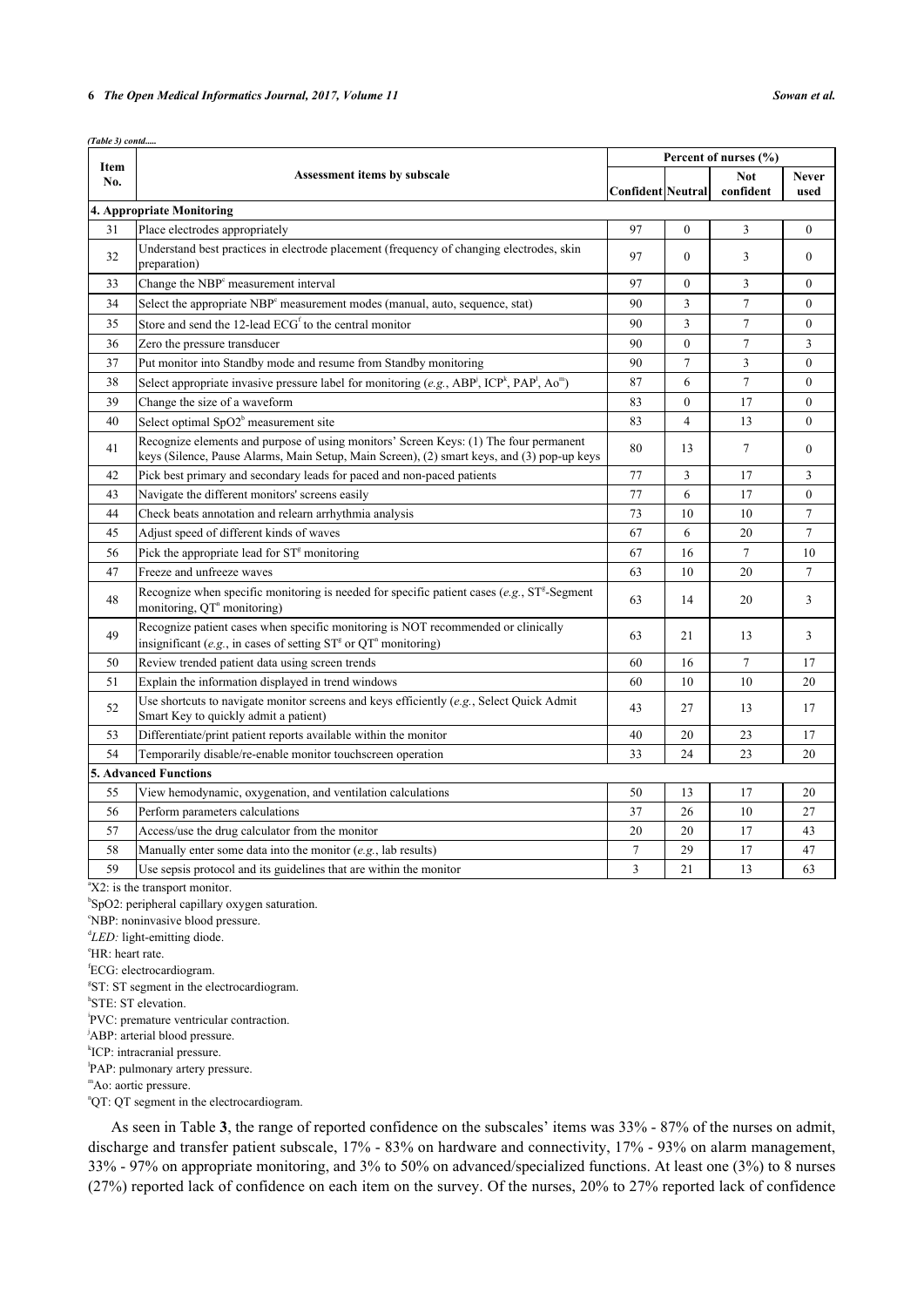on the following items: transfer patient from central and bedside monitors (23%, Item 3), edit patient information after admission (23%, Item 4), resolve patient information mismatch (23%, Item 5), report device malfunctions to service personnel (20%, Item 8), customize default settings to patient specific (20%, Item 24), troubleshoot common technical alarm messages (23%, Item 25), eliminate redundant alarms when changing default settings (27%, Item 26), know when to contact service personnel to correct technical alarms (23%, Item 28), extend alarm pause time (23%, Item 29), adjust speed of waves (20%, Item 45), freeze and unfreeze waves (20%, Item 47), recognize when specific monitoring is needed (20%, Item 48), differentiate/print patient reports (23%, Item 53), and disable/re-enable monitor touchscreen operation (23%, Item 54). On the first four subscales, 3% - 40% of the nurses reported they had never heard of or used 27 features/functions on the monitors and 20% to 63% reported they had never heard of or used all features on the advanced/specialized functions subscale.

A series of comparison tests of  $\chi^2$  were performed to examine if subscales' scores differed as a function of demographic characteristics (*i.e.*, age, ICU type, work status, years of experience as a nurse, years in current unit, and years in ICU). No differences were noted across analyses  $(p > .05)$ .

#### **Narrative Data**

A total of 6 nurses (20%) listed other skills they felt were relevant and essential for future in-service training. These skills were understanding how bedside monitors transmit data to the main terminal (central-station monitor) and the limitations exist between the two monitors (Neuro and Transplant ICU nurses), navigating and function review of the central-station monitor (Neuro ICU nurse), and optimizing the use of the monitors and troubleshooting when the bedside monitor does not recognize the X2 transport monitor (Surgical Trauma ICU nurse). A Neuro ICU nurse mentioned that each ICU is specific in their use of the monitors and that having unit-specific super users would be helpful in tailoring training to user needs. A Surgical Trauma ICU nurse noted the need to enlarge the tele-monitoring window in the bedside monitor due to its small size. This issue arises when a nurse is simultaneously tele-monitoring a patient from the bedside monitor of another patient. In such cases, the tele-monitored patient data is displayed in a subscreen that occupies approximately 25% of the total monitor screen.

A total of 5 nurses listed other tasks they perform frequently when using the monitors. Most tasks were related to monitoring unit-specific parameters, such as pulmonary artery wedge pressure measurements, cardiac output thermodilution measurements, pulmonary artery pressure continuous readings (Transplant ICU nurses), central venous pressure, corrected QT interval, and monitoring intracranial pressure (ICP) using two ICP lines at the same time (Neuro ICU nurses).

### **DISCUSSION**

In this study, we created and validated a set of competencies and surveyed bedside ICU nurses on their knowledge and perceived confidence in using physiologic monitors. Our initial intent was to gain information that would guide future in-service training on physiologic monitors use. Ultimately, we hope to develop a standardized self-assessment checklist that adult ICU nurses can use to evaluate and enhance alarm systems management and safety practices.

Excluding the 5 items under advanced/specialized functions subscale, 1 to 7 nurses (3% - 23%) reported a lack of skills or knowledge to perform one or more of the remaining 54 functions/features of the physiologic monitors. All of these items were rated as needed by the expert nurses who validated the survey, of particular interest, at least one fifth of the nurses reported a lack of confidence in 17 essential functions. Some of these functions were related to alarm management and appropriate monitoring, such as extending alarm pause time. Additionally, 9 (30%) nurses reported not using or had never heard of this particular function, indicating the need for future in-service. Extending alarm pause time is an important alarm management strategy to decrease the number of false alarms and alarm fatigue, especially for care procedures that last longer than 1 minute, which is the default setting of alarm pause in our system that can be extended to 5 or 10 minutes. On the other hand, some institutions may discourage extending the pause period for safety purposes.

There was also a reported lack of confidence in customizing default settings to be patient specific, recognizing when specific monitoring is needed for specific medical cases, and in eliminating redundant alarms when changing default settings. These skills are essential for safe monitoring and to decrease alarm fatigue and the overall number of alarms.

Our data also support the need to improve nurses' skills on troubleshooting technical alarm messages and monitoring problems, when to contact service personnel and how to report device malfunctions. More than 20% of the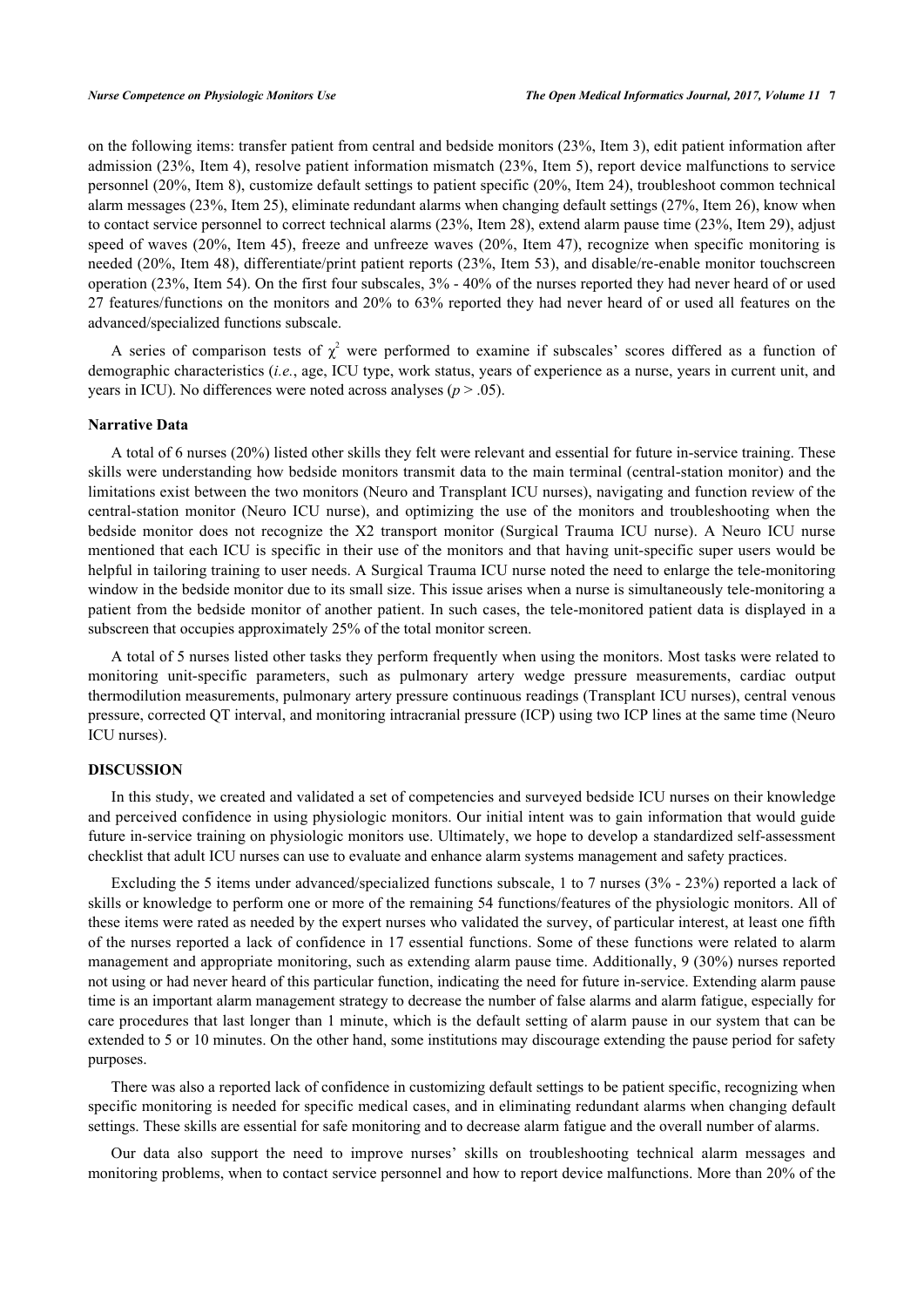nurses reported lack of confidence in these skills and up to 3 (10%) reported they had never used or heard of these functions. The narrative data also indicated the need for future in-service training on these skills. The absence of a standardized reporting system for device malfunctions is likely to contribute to this problem.

There are many types of Technical alarms. Examples of such alarms include "Empty Battery", an alarm triggered because the remaining charge/power in the battery to operate the device is down to 10 minutes. This alarm cannot be paused or silenced and should be acknowledged by replacing the battery or connecting the device to the charger. To troubleshoot this particular alarm, nurses need to know how to identify the battery's power status of the X2 monitor from the display color, which is one of the front panel color indicators or LEDs (Item 11). Up to 11 (37%) nurses reported they had never heard of these functions. Other technical alarms include "ECG Leads Off", which is triggered when leads are displaced or not all required leads are attached, and "Check Patient ID", an alarm triggered when there is a mismatch in patient data between two monitoring devices connected to the patient. Nurses' lack of competence in troubleshooting "Check Patient ID" technical alarm may explain nurses' limited confidence in editing patient information after admission as well as resolving patient information mismatch (Items 4 and 5).

Troubleshooting monitoring problems is essential for alarm management. Most of the research on alarm management focuses attention on physiologic alarms [[6](#page-9-2) - [8](#page-9-11)]. Little information is available on the rate of technical alarms, which also contribute to alarm fatigue [[19\]](#page-10-4). In a previous study [[10\]](#page-9-7), Sowan and colleagues analyzed data logged from physiologic monitors in a Transplant Cardiac ICU for a 10-week period and found a total of 9224 technical alarms (unpublished results, personal communication with the authors), equivalent to a rate of 12.6 alarm/patient day, with the most common being ECG Leads Off (a total of 5552 alarms).

Lack of confidence in different skills may be related to lack of use (or rarely used functions), lack of training on physiologic monitors, and/or lack of usability of physiologic monitors. However, skills such as admit and discharge a patient, connect monitor cables, place electrodes, identify major hardware components, pause and silence alarms, know parameters' display and the meaning of waves, view active alarm messages and differentiate priority, change alarm limits safely, easily and appropriately, and many other skills are all commonly used in any adult ICUs on daily basis and essential for safe and appropriate monitoring. Having nurses reported lack of confidence in these fundamental skills strongly supports the need for training and examining the usability of physiologic monitors. Our results suggest poor usability of some features of the monitors. For example, 4 to 5 (13% - 17%) nurses reported lack of confidence in navigating different monitors' screens easily and efficiently (Items 43 and 52). Other nurses reported they had never heard of or used these functions. Furthermore the lack of confidence of the nurses in identifying the difference between latching and non-latching alarms and the high reported percentage (40%) on never heard of this function can be related to the look-alike and sound-alike alarms[[10](#page-9-7)], another usability-related issue. Since ease-of-use is a fundamental usability attribute, these findings, and similar to previous findings [[9,](#page-9-6) [10](#page-9-7), [20\]](#page-10-5), further support the need to examine the usability of physiologic monitors.

In the narrative data, nurses asked to focus the in-service on functions review and appropriate navigation of the central-station monitor. They also wanted to understand the data transmission process from the bedside to the central monitor, and the limitations of the two monitors. Although many of the functions/skills included in the survey are applicable to bedside, central-station and transport monitors, the processes of completing tasks and screen navigation differ based on the monitor in use. For example, the steps to admit a patient are different when using the central-station versus the bedside monitor, requiring nurses to master multiple skill sets. Additionally, some skills are limited to specific monitors, such as clearing sectors, unit management of log alarm data, and locating equipment, which are limited to the central-station monitor. Our survey did not focus on the specific skills limited to the central-station monitor.

Although skills on the survey were applicable to all adult ICUs and some items were written in general terms such as "know different types of parameters display", patients' medical conditions require knowledge of case-specific parameters. Therefore, the suggestion to have unit-specific super users is vital. For example, Neuro ICU nurses reported a concurrent monitoring of 2 ICP readings, a parameter that may not be frequently monitored in other ICUs. Monitoring 2 ICP measurements requires nurses to pick an alternative waveform for the second ICP measurement. In this case, it is important to know the capabilities of the physiologic monitor in terms of the maximum number of waveforms that can be displayed. Our bedside monitors allow simultaneous display of 8 waveforms. So, for example, if nurses are monitoring the waves of Lead 1, Lead 2, Pulse, NBP (noninvasive blood pressure), CVP (central venous pressure), ABP (arterial blood pressure), Respiration, and one ICP, they need to eliminate one of these measurements to monitor a second ICP waveform. Nurses usually sacrifice the Respiration waveform. The nurse decision on the parameter to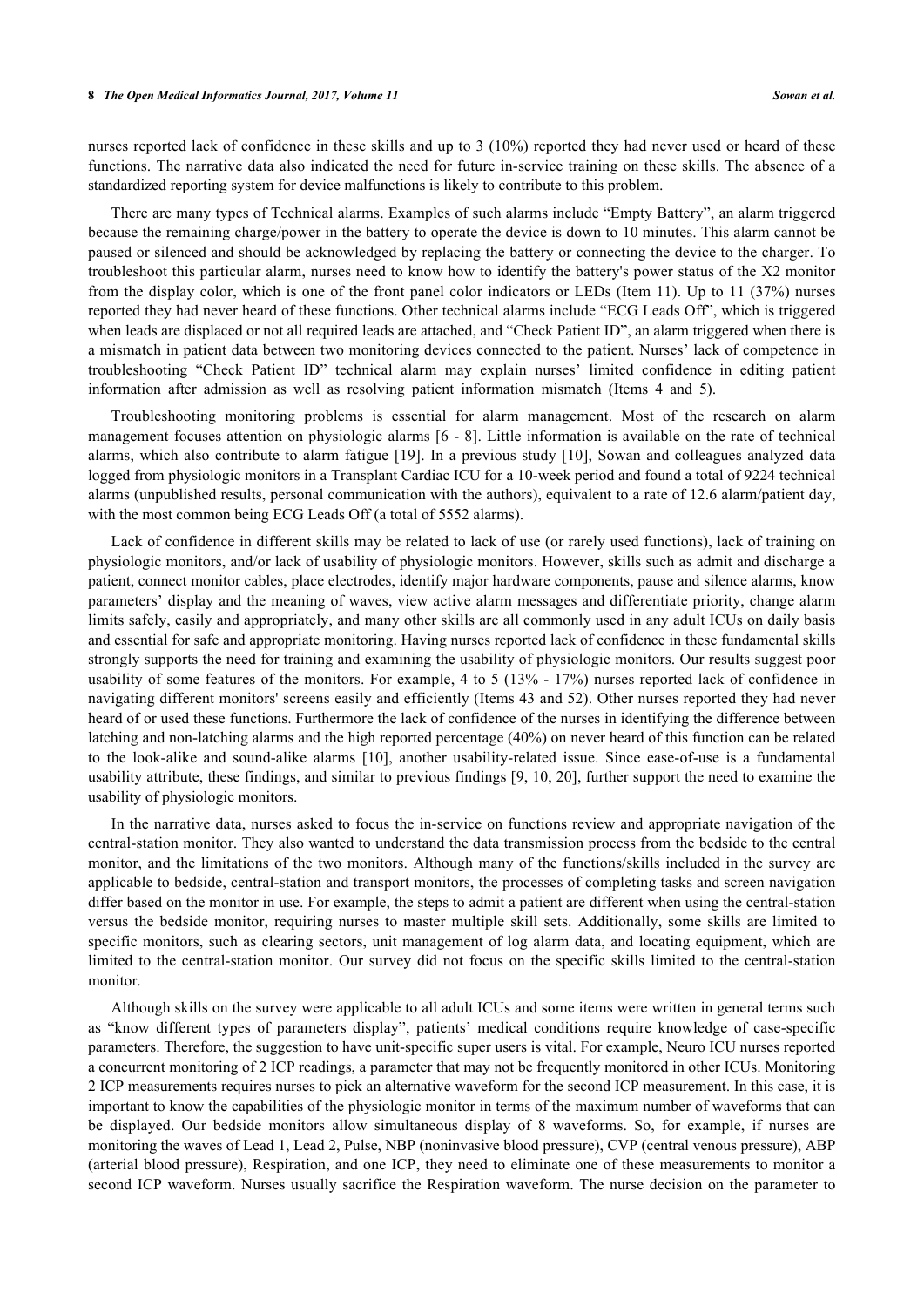sacrifice should be carefully made based on the client condition and the possibilities for risking safety. This issue, for example, can be one of the critical unit-specific training aspects.

In regard to advanced functions, more than one third of the nurses were either not aware or not using the following features: sepsis protocol/guidelines, manual entry of data into the monitor, and drug calculator. Not using sepsis protocol can be related to the fact that a sepsis protocol is embedded into the electronic medical record (EMR), reducing the need for such feature within the physiologic monitors. On the other hand, this feature can be useful for hospitals with no e-protocol for sepsis and when complete interoperability exists between the EMR and physiologic monitors. Similarly, manual entry of lab data into the monitor may not be usable, specifically when there is no algorithm to connect lab data and the monitored parameters to help in clinical decision-making. Likewise, the use of drug calculator within the monitor can be inconvenient for nurses, given the availability and ease of access to pocket calculators, cell phones, and/or drug calculation apps. When hospitals select their physiologic monitors and medical devices, a thorough discussion with the vendor is recommended to ensure optimal use of advanced features of their products. Unfortunately, little research is available about the use of such features within the physiologic monitors.

Our survey includes skills required by all bedside ICU nurses based on our institution's policies and procedures of safe monitoring. In other hospitals, some of these skills may be performed by nurse practitioners, super users, certified critical care nurses, or physicians. Therefore, adhering to unit policies and procedures is important when surveying nurses about their competence on physiologic monitors use. Additionally, a system for periodic assessment, training, and documentation of nurse competence on physiologic monitors use should be in place for safe monitoring.

In previous projects on alarm systems safety, assembling a multidisciplinary alarm management team, changing alarm default settings, having a unit policy on frequency of electrodes' replacement, and providing standardized inservice nursing training on physiologic monitors use were insufficient to reduce alarm fatigue, despite a significant reduction of 25% in alarm rate [[10\]](#page-9-7). Lack of competence on physiologic monitor use is a root cause of alarm fatigue [[9](#page-9-6), [10\]](#page-9-7). The educational aspect of this complex problem can be improved by focusing attention on the skills nurses need to effectively, efficiently and safely navigate physiologic monitors. Our competence list includes basic navigation skills for all adult ICUs. Detailing unit-specific skills can expand the list and super users should facilitate the competency process.

The findings of this study should be interpreted in light of the following limitations. Although we had a motivated sample, our sample size was small due to budget constraints. Including a larger sample of nurses would improve our knowledge about the essential skills in physiologic monitors use in adult ICUs and improve the generalizability of the study and survey. Extending the survey to pediatric and neonate ICUs may also be beneficial to understand unit-specific skills in monitoring pediatric and neonate patients. Although our survey was designed based on the features of Philips and General Electric Monitors, many items on the survey are applicable to all physiologic monitoring devices irrespective of the manufacturer. The main difference among physiologic monitors from different vendors can be related to the availability of advanced features (*e.g.*, sepsis protocols). On the other hand, examining the survey against the functions of other monitoring devices may increase its generalizability.

# **CONCLUSION**

This is the first study to create and test a list of competencies for physiologic monitor use. Rigorous, periodic and individualized training is essential for safe and appropriate use of physiologic monitors and to decrease alarm fatigue. Training should be comprehensive to include all necessary skills and should not assume proficiency on basic skills, such as admitting a patient to the monitor. Special attention should be focused on managing technical alarms. Increasing each unit's number of super users is a recommended strategy for individualized and unit-specific training. There is a need for usability testing of complex IT-equipped medical devices such as physiologic monitors for effective, efficient and safe navigation.

# **LIST OF ABBREVIATIONS**

| (FDA)  | Food and Drug Administration |
|--------|------------------------------|
| (TJC)  | The Joint Commission         |
| (NPSG) | National Patient Safety Goal |
| (ICUs) | Intensive care units         |
| (ECG)  | Electrocardiogram            |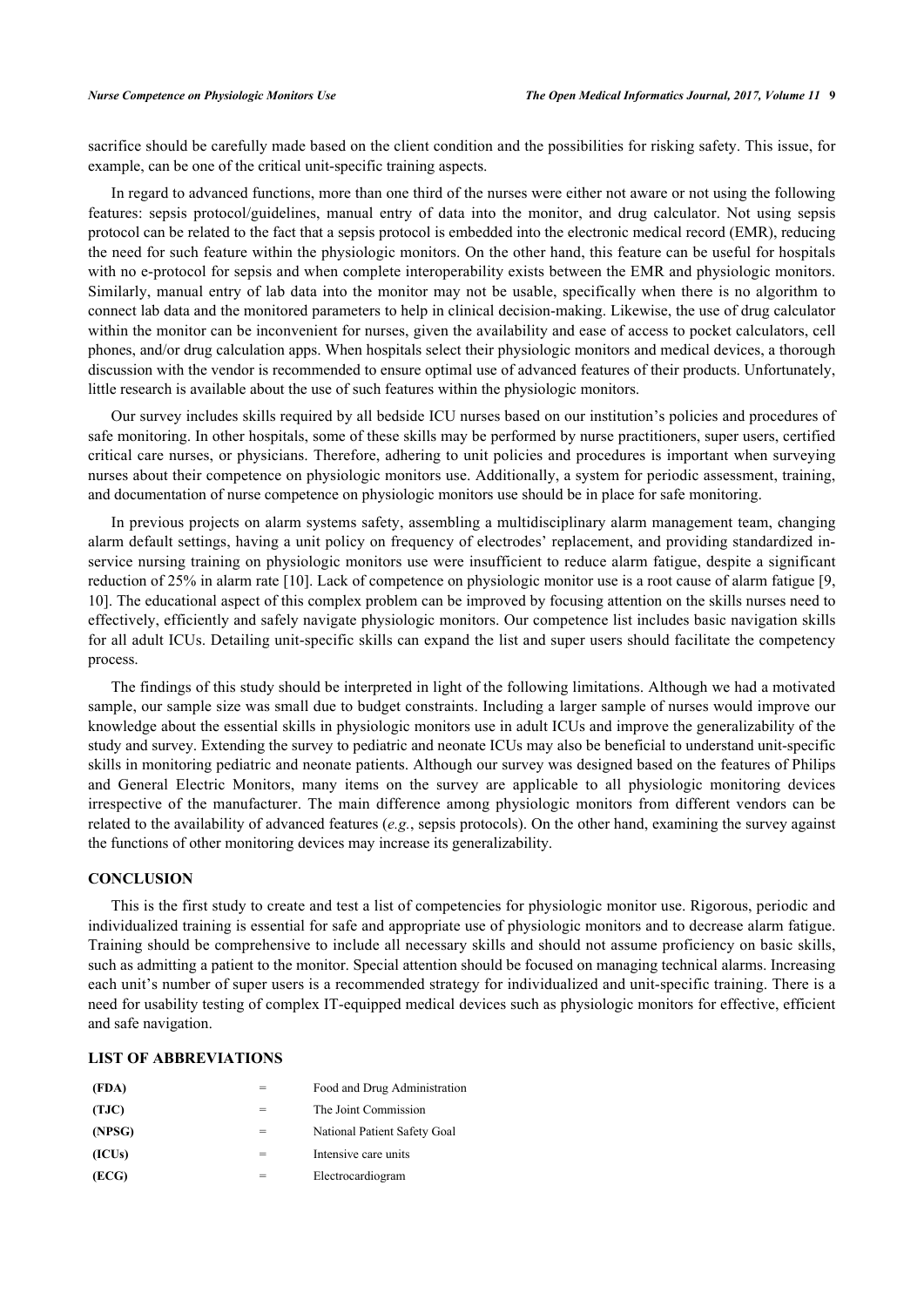| (ICP) | Intra cranial pressure     |
|-------|----------------------------|
| (NBP) | Noninvasive blood pressure |
| (CVP) | Central venous pressure    |
| (ABP) | Arterial blood pressure    |
| (EMR) | Electronic medical record  |

# **CONFLICT OF INTREST**

The author confirms that this article content has no conflict of interest.

# **ACKNOWLEDGMENTS**

This project was funded by the National Advisory Council for the School of Nursing and the School of Nursing the University of Texas Health at San Antonio. The role of funding sources was limited to providing financial support for the conduct of the research. Sponsors were not involved in study design, collection, analysis or interpretation of data, or writing of manuscript. We are grateful to Raquel V. Hernandez, the Business Operations Manager at the Center for Nursing Excellence where the study was conducted, for the administrative support and designing the survey in the SurveyMonkey.

# **REFERENCES**

- <span id="page-9-0"></span>[1] The Joint Commission. The Joint Commission announces 2014 National Patient Safety Goal. Available from: [http://www.jointcommission.](http://www.jointcommission.org/assets/1/18/jcp0713_announce_new_nspg.pdf) [org/assets/1/18/jcp0713\\_announce\\_new\\_nspg.pdf](http://www.jointcommission.org/assets/1/18/jcp0713_announce_new_nspg.pdf) Accessed April 1, 2016.
- [2] The Joint Commission. Sentinel event alerts: Medical device alarm safety in hospitals. Available from: [http://www.jointcommission.org/](http://www.jointcommission.org/assets/1/18/SEA_50_alarms_4_5_13_FINAL1.PDF) [assets/1/18/SEA\\_50\\_alarms\\_4\\_5\\_13\\_FINAL1.PDF](http://www.jointcommission.org/assets/1/18/SEA_50_alarms_4_5_13_FINAL1.PDF) Accessed May 1, 2016.
- <span id="page-9-4"></span>[3] Association for the Advancement of Medical Instrumentation. A siren call for action: Priority issues from the Medical Device Alarms Summit Available from: [http://www.aami.org/htsi/alarms/ pdfs/2011\\_Alarms\\_Summit\\_publication.pdf](http://www.aami.org/htsi/alarms/pdfs/2011_Alarms_Summit_publication.pdf) 2011. Accessed March 10, 2016.
- <span id="page-9-5"></span>[4] ECRI. ECRI Institute Top 10 Health Technology Hazards Report for 2014. Available from: [http://www.visimobile.com/ wp-content/](http://www.visimobile.com/wp-content/uploads/2013/12/6C-5-Top-10-Health-Tech-Hazards-2014-%E2%80%93-ECRI.pdf) [uploads/2013/12/6C-5-Top-10-Health-Tech-Hazards-2014-%E2%80%93-ECRI.pdf](http://www.visimobile.com/wp-content/uploads/2013/12/6C-5-Top-10-Health-Tech-Hazards-2014-%E2%80%93-ECRI.pdf) 2014. Accessed May 10, 2016.
- <span id="page-9-1"></span>[5] FDA Patient Safety News. FDA Patient Safety News: Show #106. Silver Spring, MD: US Food and Drug Administration; 2011 Jan. Alarming monitor problems. Available from: [http://www.fda.gov/ downloads/Safety/FDAPatientSafetyNews/UCM417915.pdf](http://www.fda.gov/downloads/Safety/FDAPatientSafetyNews/UCM417915.pdf) 2011. Accessed May 10, 2016.
- <span id="page-9-2"></span>[6] Görges M, Markewitz BA, Westenskow DR. Improving alarm performance in the medical intensive care unit using delays and clinical context. Anesth Analg 2009; 108(5): 1546-52. [\[http://dx.doi.org/10.1213/ane.0b013e31819bdfbb](http://dx.doi.org/10.1213/ane.0b013e31819bdfbb)] [PMID: [19372334\]](http://www.ncbi.nlm.nih.gov/pubmed/19372334)
- [7] Siebig S, Kuhls S, Imhoff M, Gather U, Schölmerich J, Wrede CE. Intensive care unit alarmshow many do we need? Crit Care Med 2010;  $38(2)$ : 451-6. [\[http://dx.doi.org/10.1097/CCM.0b013e3181cb0888\]](http://dx.doi.org/10.1097/CCM.0b013e3181cb0888) [PMID: [20016379](http://www.ncbi.nlm.nih.gov/pubmed/20016379)]
- <span id="page-9-11"></span>[8] Drew BJ, Harris P, Zègre-Hemsey JK, *et al.* Insights into the problem of alarm fatigue with physiologic monitor devices: A comprehensive observational study of consecutive intensive care unit patients. PLoS One 2014; 9(10): e110274. [\[http://dx.doi.org/10.1371/journal.pone.0110274](http://dx.doi.org/10.1371/journal.pone.0110274)] [PMID: [25338067\]](http://www.ncbi.nlm.nih.gov/pubmed/25338067)
- <span id="page-9-6"></span>[9] Sowan AK, Tarriela AF, Gomez TM, Reed CC, Rapp KM. Nurses perceptions and practices toward clinical alarms in a transplant cardiac intensive care unit: Exploring key issues leading to alarm fatigue. JMIR Hum Factors 2015; 2(1): e3. [\[http://dx.doi.org/10.2196/humanfactors.4196](http://dx.doi.org/10.2196/humanfactors.4196)] [PMID: [27025940\]](http://www.ncbi.nlm.nih.gov/pubmed/27025940)
- <span id="page-9-7"></span>[10] Sowan AK, Gomez TM, Tarriela AF, Reed CC, Paper BM. Changes in default alarm settings and standard in-service are insufficient to improve alarm fatigue in an intensive care unit: A pilot project. JMIR Hum Factors 2016; 3(1): e1. [\[http://dx.doi.org/10.2196/humanfactors.5098](http://dx.doi.org/10.2196/humanfactors.5098)] [PMID: [27036170\]](http://www.ncbi.nlm.nih.gov/pubmed/27036170)
- <span id="page-9-9"></span>[11] Sowan AK, Reed C, Tarriela AF, Gomez TM. Flaws in clinical alarm safety studies: The value of mixed methods and objective alarm data. Crit Care Med 2015; 43(12): 206. [\[http://dx.doi.org/10.1097/01.ccm.0000474648.68026.66](http://dx.doi.org/10.1097/01.ccm.0000474648.68026.66)]
- <span id="page-9-10"></span>[12] Gomez T, Sowan AK, Tarriela A, Reed C, Stepanik K. Reducing non-actionable alarms of cardiac monitors as a strategy to improve alarm safety in a transplant/cardiac ICU. Crit Care Nurse 2015; 35(2): e72-3.
- <span id="page-9-8"></span>[13] Sendelbach S, Wahl S, Anthony A, Shotts P. Stop the noise: A quality improvement project to decrease electrocardiographic nuisance alarms. Crit Care Nurse 2015; 35(4): 15-22. [\[http://dx.doi.org/10.4037/ccn2015858\]](http://dx.doi.org/10.4037/ccn2015858) [PMID: [26232798](http://www.ncbi.nlm.nih.gov/pubmed/26232798)]
- <span id="page-9-3"></span>[14] Cho OM, Kim H, Lee YW, Cho I. Clinical alarms in intensive care units: Perceived obstacles of alarm management and alarm fatigue in nurses. Healthc Inform Res 2016; 22(1): 46-53. [\[http://dx.doi.org/10.4258/hir.2016.22.1.46\]](http://dx.doi.org/10.4258/hir.2016.22.1.46) [PMID: [26893950](http://www.ncbi.nlm.nih.gov/pubmed/26893950)]